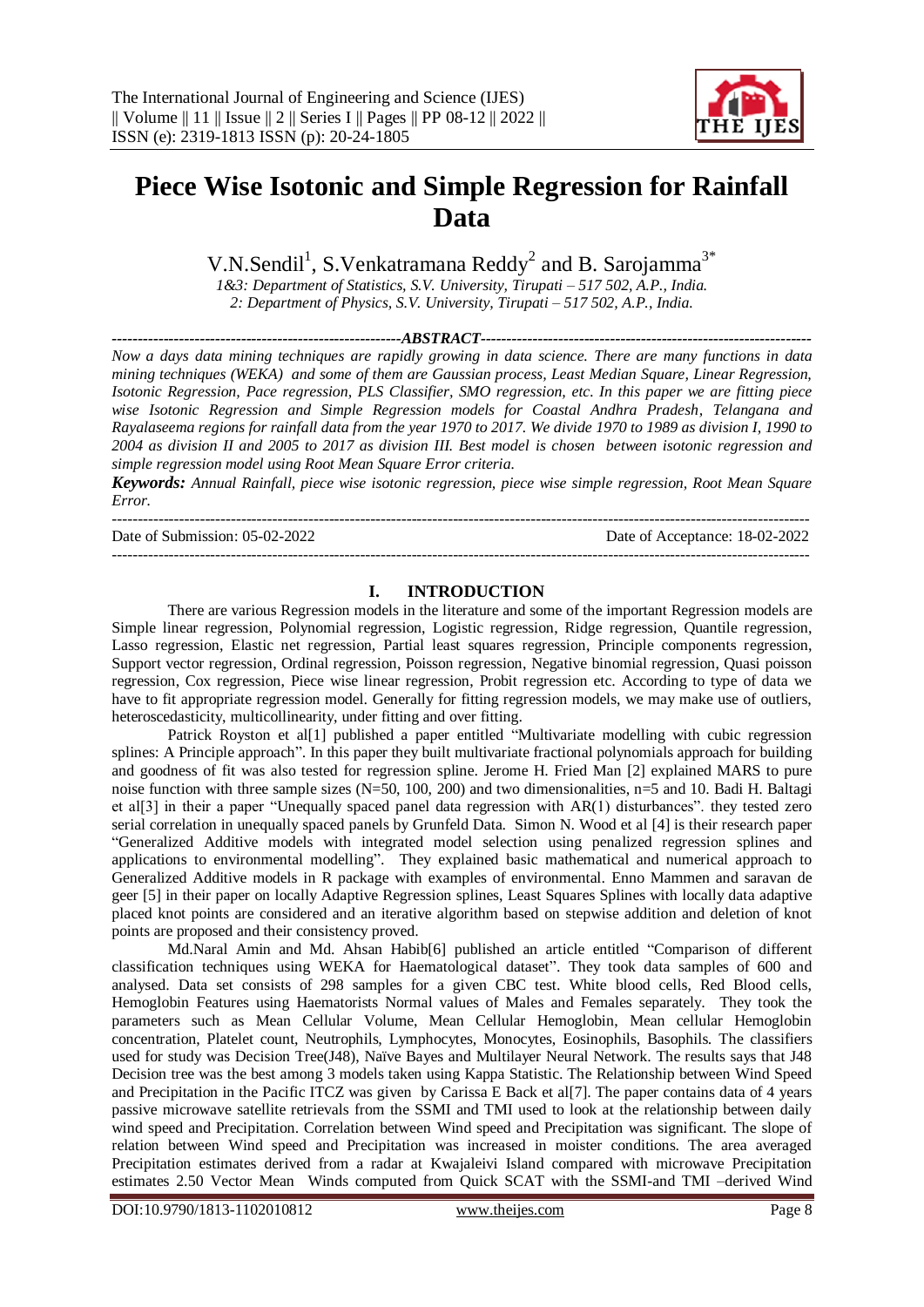speeds. Vidyulatha Pellakure et al[8] has published a paper entitled "Applying Regression Techniques Environmental Data by WEKA". In this paper, they discussed Correlation, Regression and Prediction using Data mining process by WEKA tools for air pollutant data. "Machine Learning strategies for TimeSeries Forecasting"published by Gianluca Bontempi et al[9].

Generally piece wise regression is using simple regression for the different piece or sub divisions of the model. By using Knots we divide data in to different parts. In this paper we are fitted isotonic regression as well as simple regression models for rainfall data from 1970 to 2017[10]. Data is divided into 3 subdivisions first subdivision is from 1970 to 1989, second subdivision is from 1990 to 2004 and third sub division is from 2005 to 2017. Which model is the best between isotonic and simple regression is chosen by using root mean square error criteria.

## **II. METHODOLOGY**

Generally piece wise linear regression is used for fitting regression lines for pieces of data of knots. Knots divided the data into pieces. For each piece we fit a separate regression line. In this paper, we are used Data mining techniques such as isotonic regression and simple regression models for different pieces of data. By using WEKA software, we are fitted isotonic regression and simple regression models.

#### **Step by step procedure in WEKA for Isotonic Regression is as follows.**

Step-1: Go to WEKA software and open

Step-2: WEKA explorer contains, pre-process as high light.

Step-3: In pre-process, bold keys are open file, open URL, open DB and generate.

Step-4: Go to open file, click on open file

Step-5: Choose appropriate file for analyse.

Step-6: Go to classify, in that choose WEKA from those functions.

Step-7: From functions choose isotonic regression

Step-8: Click on start, it generates output.

#### **Step by step procedure for fitting simple regression using WEKA is as follows.**

Step-1: Go to WEKA software and open

Step-2: WEKA explorer contains, pre-process as high light.

Step-3: In pre-process, bold keys are open file, open URL, open DB and generate.

Step-4: Go to open file, click on open file

Step-5: Choose appropriate file for analyse.

Step-6: Go to classify, in that choose WEKA from those functions.

Step-7: From functions choose linear regression

Step-8: Click on start, it generates output.

Various accuracy of measures used for Rainfall data are Mean Absolute Error, Root Mean Square Error, Relative Absolute Error and Root Relative Square Error.

### **III. EMPIRICAL INVESTIGATIONS**

For Annual Rain fall data of coastal Andhra Pradesh, Telangana and Rayalaseema from the year 1970 to 2017 is splitted into three subdivisions by taking 2 knots. First sub division contains 1970 to 1989, second sub division from 1990 to 2004 and third sub division from 2005 to 2017. For each subdivision isotonic regression and simple linear regression models are fitted. The isotonic regression and simple regression models fitted values and actual values for three regions i.e., Coastal Andhra Pradesh, Telangana and Rayalaseema for subdivision-I are presented in Table-1

| Table-1         |                                    |                                    |                        |                                    |                             |                        |                                    |                             |  |
|-----------------|------------------------------------|------------------------------------|------------------------|------------------------------------|-----------------------------|------------------------|------------------------------------|-----------------------------|--|
|                 | Ravalaseema                        |                                    |                        | <b>Coastal Andhra Pradesh</b>      |                             |                        | Telangana                          |                             |  |
| Actual<br>value | <b>Isotonic</b><br><b>Estimate</b> | <b>Simple</b><br><b>Regression</b> | <b>Actual</b><br>value | <b>Isotonic</b><br><b>Estimate</b> | Simple<br><b>Regression</b> | <b>Actual</b><br>value | <b>Isotonic</b><br><b>Estimate</b> | Simple<br><b>Regression</b> |  |
| 826             | 802.6                              | 758.7                              | 1028.5                 | 975.35                             | 1015.289                    | 670.7                  | 936.45                             | 1026.356                    |  |
| 769.5           | 703                                | 758.7                              | 1079.9                 | 1097.4                             | 1015.289                    | 976.9                  | 1352.95                            | 1026.356                    |  |
| 817             | 803.6                              | 763.85                             | 1090.3                 | 1012.11                            | 1018.094                    | 1035.6                 | 1010.08                            | 953.972                     |  |
| 685.8           | 727.9                              | 763.85                             | 967.6                  | 1012.11                            | 1018.094                    | 785.9                  | 1056.125                           | 1120.546                    |  |
| 785.2           | 684.313                            | 751.328                            | 929.3                  | 1004.889                           | 1014.35                     | 1143.5                 | 949.767                            | 993.299                     |  |
| 943             | 684.313                            | 751.328                            | 1196                   | 1004.889                           | 1014.35                     | 1497.5                 | 949.767                            | 1018.198                    |  |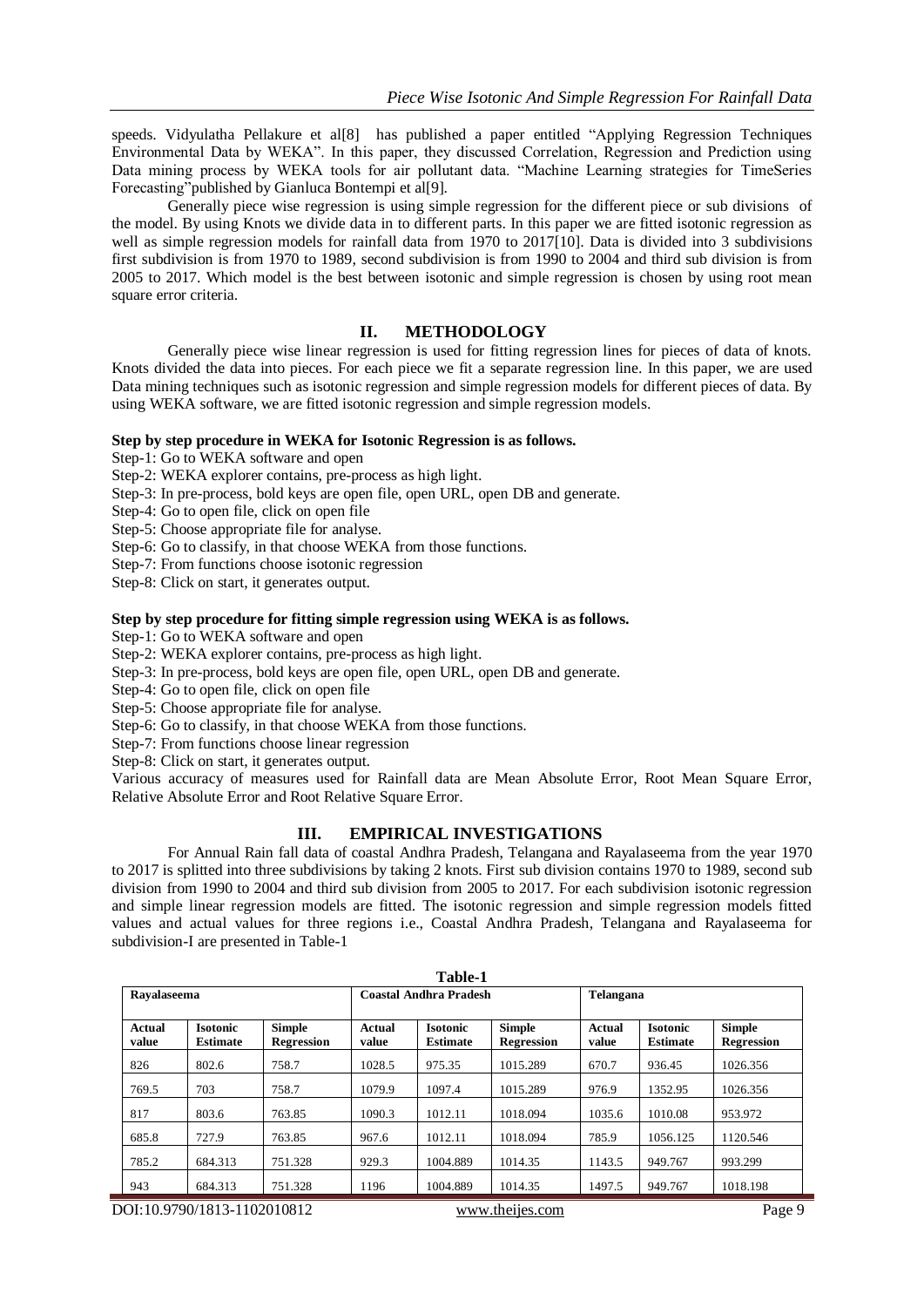*Piece Wise Isotonic And Simple Regression For Rainfall Data*

| 693.7  | 719.625 | 760.506 | 1030   | 1164.8   | 1017.517 | 1161   | 1544.9   | 1137.194 |
|--------|---------|---------|--------|----------|----------|--------|----------|----------|
| 869.3  | 797.789 | 760.506 | 1038.3 | 1012.791 | 1017.517 | 1311.7 | 954.86   | 963.886  |
| 866.6  | 798.089 | 766.106 | 1132.8 | 1015.77  | 1020.128 | 808.6  | 1039.209 | 983.305  |
| 595.6  | 767.3   | 766.106 | 888.5  | 1015.77  | 1020.128 | 933.2  | 1039.209 | 1058.939 |
| 733    | 719.625 | 774.744 | 785.2  | 1057.767 | 1032.422 | 742.8  | 1066.9   | 1110.836 |
| 573.7  | 785.2   | 774.744 | 1014.8 | 1029.386 | 1032.422 | 922.6  | 1045.025 | 1039.28  |
| 813.4  | 726.1   | 759.017 | 934.1  | 1022.264 | 1021.406 | 791.7  | 1035.711 | 1002.198 |
| 776.4  | 807.45  | 759.017 | 1064.2 | 966.425  | 1021.406 | 970.3  | 699.9    | 850.41   |
| 728.5  | 831.143 | 768.561 | 944.9  | 1090.233 | 1032.2   | 830.4  | 1013.315 | 915.097  |
| 689.5  | 831.143 | 768.561 | 859.1  | 1090.233 | 1032.2   | 1042.5 | 790.033  | 899.085  |
| 580.9  | 741.013 | 780.561 | 1009.7 | 1079.9   | 1018.928 | 1007.3 | 1013.817 | 1021.422 |
| 621.1  | 826.863 | 780.561 | 1033.2 | 974.175  | 1018.928 | 729.1  | 820.5    | 1021.422 |
| 842.3  | 681.367 | 742.678 | 1164.8 | 974.48   | 1001.467 | 1544.9 | 1161     | 964.517  |
| 1041.6 | 778.644 | 742.678 | 1192.4 | 1013.08  | 1001.467 | 1215.8 | 929.275  | 964.517  |

The Isotonic regression and simple regression for sub division II by taking rainfall annual data as dependent variable and time from i.e.1990 to 2004 as independent variable using WEKA software. Estimated values and actual values for three regions i.e. Coastal Andhra Pradesh, Rayalaseema and Telangana are tabulated in Table-2

|                        | Table-2                            |                                    |                        |                                    |                             |                 |                                    |                                    |  |
|------------------------|------------------------------------|------------------------------------|------------------------|------------------------------------|-----------------------------|-----------------|------------------------------------|------------------------------------|--|
|                        | Ravalaseema                        |                                    |                        | <b>Coastal Andhra Pradesh</b>      |                             | Telangana       |                                    |                                    |  |
| <b>Actual</b><br>value | <b>Isotonic</b><br><b>Estimate</b> | <b>Simple</b><br><b>Regression</b> | <b>Actual</b><br>value | <b>Isotonic</b><br><b>Estimate</b> | <b>Simple</b><br>Regression | Actual<br>value | <b>Isotonic</b><br><b>Estimate</b> | <b>Simple</b><br><b>Regression</b> |  |
| 596                    | 887.1                              | 889.728                            | actual                 | predicted,                         | 1240.089                    | 863.5           | 999.1                              | 1100.441                           |  |
| 1277.7                 | 836.975                            | 832.384                            | 1001                   | 1130.3                             | 1114.57                     | 986.8           | 974.5                              | 1006.073                           |  |
| 967.5                  | 872.671                            | 824.085                            | 1210.9                 | 1130.3                             | 1267.187                    | 849.1           | 1002.7                             | 1118.206                           |  |
| 741.7                  | 670.35                             | 824.085                            | 1122.1                 | 1124.514                           | 868.065                     | 667             | 864.25                             | 852.841                            |  |
| 615.2                  | 732.225                            | 841.215                            | 873.6                  | 900                                | 984.684                     | 765.3           | 916.433                            | 862.998                            |  |
| 871.3                  | 732.225                            | 841.215                            | 703.2                  | 977.067                            | 1028.758                    | 1078            | 916.433                            | 901.867                            |  |
| 887.1                  | 859.625                            | 814.392                            | 992.3                  | 977.067                            | 1211.971                    | 885.6           | 993.575                            | 1055.877                           |  |
| 948.1                  | 777.667                            | 814.392                            | 869.7                  | 1168.22                            | 1045.514                    | 1093            | 932.6                              | 944.604                            |  |
| 874.3                  | 872.4                              | 832.5                              | 1310.8                 | 942.233                            | 1102.664                    | 1286            | 939.056                            | 975.25                             |  |
| 725.5                  | 678.45                             | 832.5                              | 1352                   | 1086.6                             | 855.997                     | 963.2           | 667                                | 812.905                            |  |
| 924.5                  | 694.133                            | 821.271                            | 1096.8                 | 788.4                              | 957.435                     | 922.3           | 864.25                             | 883.417                            |  |
| 537.2                  | 878.278                            | 848.936                            | 1009.3                 | 900                                | 1035.823                    | 863.8           | 985.967                            | 932.366                            |  |
| 835                    | 878.95                             | 827.664                            | 825.1                  | 1000.8                             | 1080.929                    | 856             | 991.386                            | 973.214                            |  |
| 690.5                  | 908.775                            | 837.986                            | 972.1                  | 1145.943                           | 1156.139                    | 975.7           | 974.286                            | 1028.493                           |  |
| 930.7                  | 967.5                              | 820.829                            | 1155.1                 | 1119.417                           | 1035.286                    | 1425.7          | 974.463                            | 932.521                            |  |

Data mining techniques i.e. isotonic regression and simple regression are also used for estimating sub division III by taking Rainfall annual data as dependent variable and time i.e. from 2005 to 2017 as independent variable using WEKA software. Estimated values and actual values for three regions i.e. Coastal Andhra Pradesh, Rayalaseema and Telangana are listed in Table-3.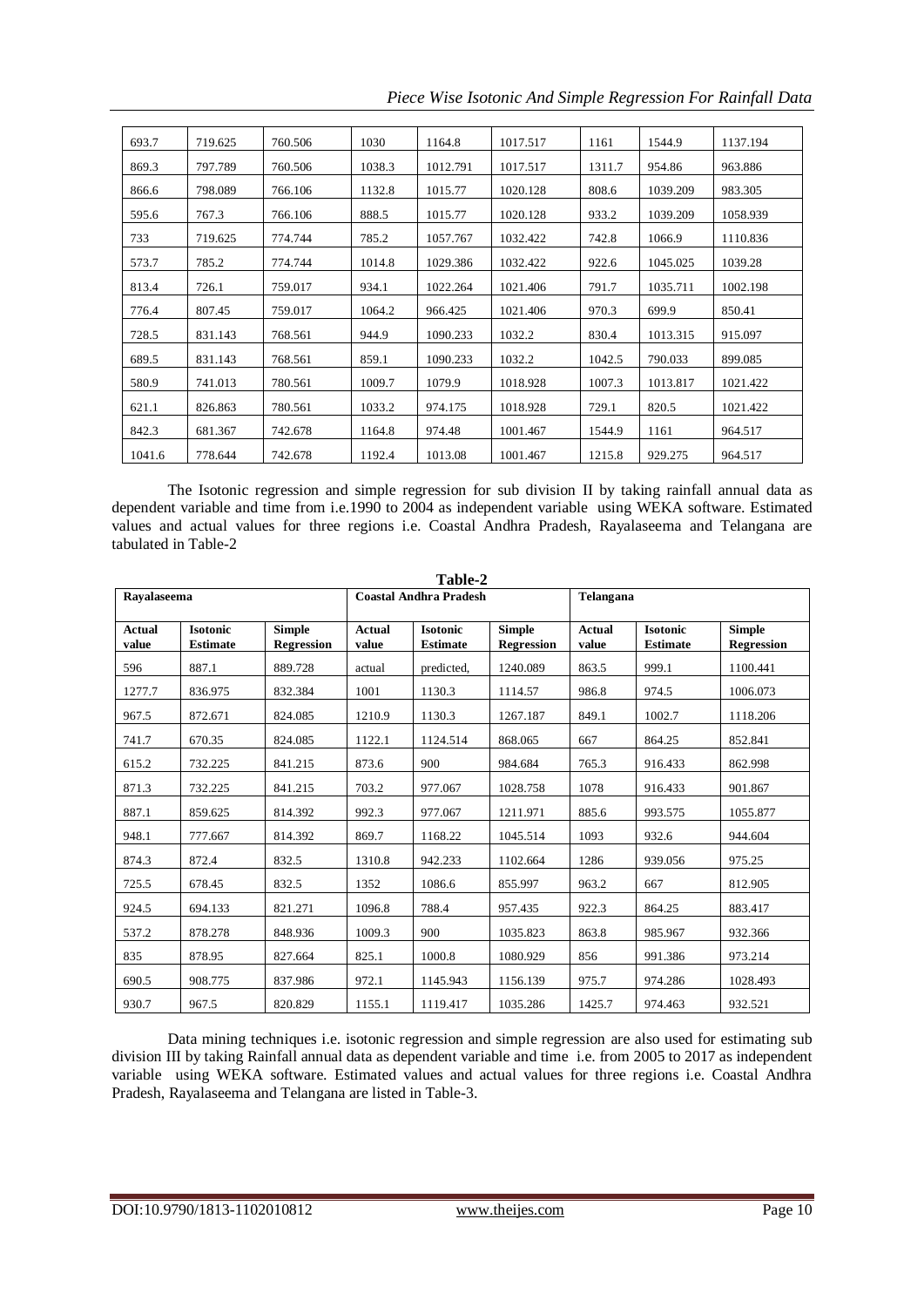|  |  |  |  |  | Piece Wise Isotonic And Simple Regression For Rainfall Data |  |  |  |
|--|--|--|--|--|-------------------------------------------------------------|--|--|--|
|--|--|--|--|--|-------------------------------------------------------------|--|--|--|

|                        | Table-3                            |                                    |                        |                                    |                                    |                        |                                    |                                    |  |
|------------------------|------------------------------------|------------------------------------|------------------------|------------------------------------|------------------------------------|------------------------|------------------------------------|------------------------------------|--|
| Ravalaseema            |                                    |                                    |                        | <b>Coastal Andhra Pradesh</b>      |                                    | Telangana              |                                    |                                    |  |
| <b>Actual</b><br>value | <b>Isotonic</b><br><b>Estimate</b> | <b>Simple</b><br><b>Regression</b> | <b>Actual</b><br>value | <b>Isotonic</b><br><b>Estimate</b> | <b>Simple</b><br><b>Regression</b> | <b>Actual</b><br>value | <b>Isotonic</b><br><b>Estimate</b> | <b>Simple</b><br><b>Regression</b> |  |
| 963.5                  | 752.94                             | 785.245                            | 1712.4                 | 1076.467                           | 1066.055                           | 1276.4                 | 980.44                             | 961.918                            |  |
| 738                    | 752.94                             | 785.245                            | 861.9                  | 1076.467                           | 1047.563                           | 753.1                  | 980.44                             | 961.918                            |  |
| 638.1                  | 1066.4                             | 792.773                            | 1159.6                 | 1221.6                             | 1074.564                           | 1053                   | 1163.1                             | 974.027                            |  |
| 980.6                  | 816.567                            | 792.773                            | 1099.2                 | 1203.467                           | 1074.564                           | 843.3                  | 1035.3                             | 974.027                            |  |
| 551.8                  | 816.56                             | 839.273                            | 874.9                  | 1010.9                             | 1117.745                           | 746.4                  | 857.3                              | 983.709                            |  |
| 555.4                  | 816.56                             | 839.273                            | 908.9                  | 892.7                              | 1117.745                           | 1043.4                 | 815.7                              | 983.709                            |  |
| 715                    | 774.875                            | 802.017                            | 1318.4                 | 991.2                              | 1063.383                           | 1008.6                 | 987.183                            | 966.833                            |  |
| 1066.4                 | 638.1                              | 772.733                            | 1221.6                 | 1173.84                            | 1071.45                            | 1163.1                 | 1053                               | 953.958                            |  |
| 1047.1                 | 647.233                            | 683.072                            | 1010.9                 | 892.167                            | 1089.008                           | 857.3                  | 894.9                              | 979.442                            |  |
| 798                    | 817.6                              | 795.1                              | 1107.5                 | 1190.425                           | 1080.958                           | 1035.3                 | 982.733                            | 964.608                            |  |
| 762.6                  | 762.975                            | 798.05                             | 1120.5                 | 942.9                              | 1079.875                           | 1348.7                 | 881.76                             | 938.492                            |  |
| 834.5                  | 555.4                              | 792.058                            | 892.7                  | 908.9                              | 1098.858                           | 815.7                  | 882.367                            | 982.908                            |  |
| 688.2                  | 845.05                             | 804.25                             | 790.5                  | 1260.06                            | 1164.029                           | 666.3                  | 1051.667                           | 995.358                            |  |

Table-4 explains the various measures of accuracy like Mean Absolute Error, Root Mean Square Error, Relative Absolute Error, and Root Relative Squared Error for Rayalaseema region, Coastal Andhra Pradesh region and Telangana region for sub division I, II and III.

| Table-4                     |             |        |         |        |                               |         |           |        |         |
|-----------------------------|-------------|--------|---------|--------|-------------------------------|---------|-----------|--------|---------|
| <b>Measures of Accuracy</b> | Ravalaseema |        |         |        | <b>Coastal Andhra Pradesh</b> |         | Telangana |        |         |
|                             |             |        |         |        |                               |         |           |        |         |
|                             | Sub I       | Sub II | Sub III | Sub I  | Sub II                        | Sub III | Sub I     | Sub II | Sub III |
| MAE                         | 110.99      | 151.42 | 206.74  | 110.65 | 183.34                        | 185.30  | 246.05    | 166.08 | 177.28  |
|                             | 103.64      | 150.39 | 160.07  | 88.89  | 189.99                        | 194.11  | 215.21    | 169.02 | 183.09  |
| <b>RMSE</b>                 | 136.22      | 196.38 | 254.65  | 131.41 | 231.09                        | 258.18  | 278.40    | 202.69 | 221.91  |
|                             | 127.43      | 190.09 | 195.98  | 112.88 | 240.31                        | 254.30  | 263.52    | 206.58 | 214.04  |
| RAE                         | 107.09      | 103.32 | 135.09  | 124.47 | 95.63                         | 96.93   | 117.75    | 109.95 | 96.83   |
|                             | 100         | 102.60 | 104.58  | 100    | 99.09                         | 101.53  | 102.99    | 111.89 | 100     |
| <b>RRSE</b>                 | 106.89      | 105.34 | 138.23  | 116.41 | 96.15                         | 102.33  | 107.18    | 100.41 | 103.67  |
|                             | 100         | 101.97 | 106.38  | 100    | 99.98                         | 100.79  | 101.45    | 102.39 | 100     |

## **IV. SUMMARY AND CONCLUSIONS**

Annual Rainfall data of united Andhra Pradesh from the year 1970 to 2017 is divided into three subdivisions by taking 2 knots. First sub division was from 1970 to 1989, second sub division was from 1990 to 2004 and third sub division was from 2005 to 2017. For Telangana region, Rayalaseema regions and Coastal Andhra Pradesh region we fitted isotonic regression and simple regression by WEKA. By using measures of accuracy like MAE, RMSE, RAE and RRSE, we explained which model is the best fitted models are listed in Table-5.

| Table-5             |                   |                           |                           |  |  |  |  |
|---------------------|-------------------|---------------------------|---------------------------|--|--|--|--|
| <b>Subdivisions</b> | <b>Best model</b> | <b>Best model</b>         | <b>Best model</b>         |  |  |  |  |
|                     | Ravalaseema       | <b>Coastal Andhra</b>     | Telangana                 |  |  |  |  |
| 1970-1989           | Simple regression | Simple regression         | Simple regression         |  |  |  |  |
| 1990-2004           | Simple regression | <b>Isotonic Regession</b> | <b>Isotonic Regession</b> |  |  |  |  |
| 2005-2017           | Simple regression | Simple regression         | Simple regression         |  |  |  |  |